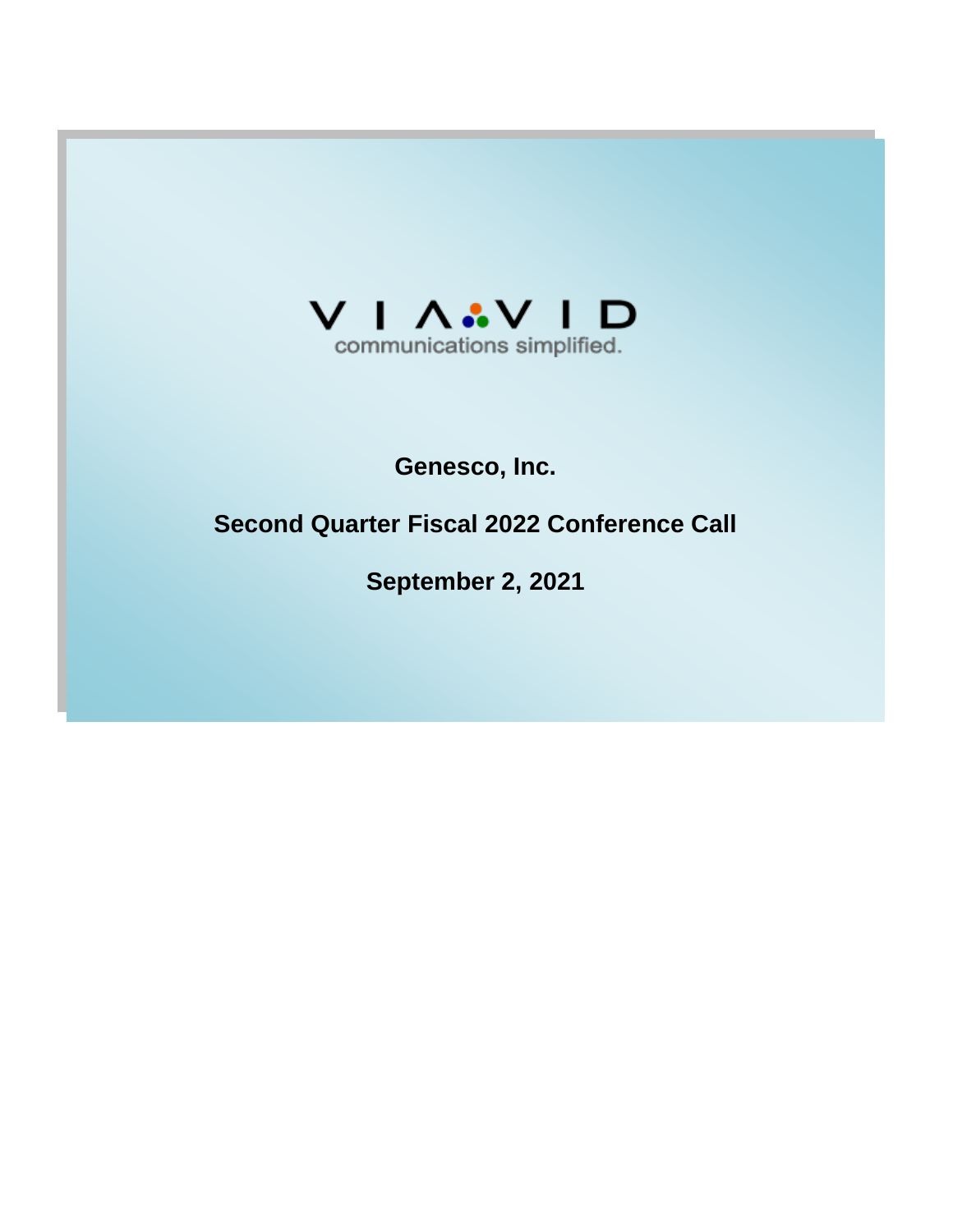# **C O R P O R A T E P A R T I C I P A N T S**

**Dave Slater,** *Vice President of FP&A and Investor Relations* **Mimi Vaughn,** *Board Chair, President and Chief Executive Officer* **Thomas George,** *Interim Chief Financial Officer*

# **C O N F E R E N C E C A L L P A R T I C I P A N T S**

**Mitch Kummetz,** *Pivotal Research Group*

**Steven Marotta,** *C.L. King & Associates*

**Jonathan Komp,** *Robert W. Baird & Co.*

# **P R E S E N T A T I O N**

#### **Operator**

Good day, everyone, and welcome to the Genesco Second Quarter Fiscal 2022 Conference Call.

Just a reminder, today's call is being recorded.

I will now turn the call over to Dave Slater, Vice President of FP&A and Investor Relations. Please go ahead sir.

#### **Dave Slater**

Good morning, everyone, and thank you for joining us to discuss our second quarter Fiscal 2022 results.

Participants on the call expect to make forward-looking statements. These statements reflect the participants' expectations as of today, but actual results could be different. Genesco refers you to this morning's earnings release and the Company's SEC filings including the most recent 10-Q and 10-K filings for some of the factors, including the impact of COVID-19, that could cause differences from the expectations reflected in the forward-looking statements made during the call today.

Participants also expect to refer to certain adjusted financial measures during the call. All non-GAAP financial measures referred to in the prepared remarks are reconciled to their GAAP counterparts in the attachments to this morning's press release and in schedules available on the Company's homepage under Investor Relations in the Quarterly Earnings section.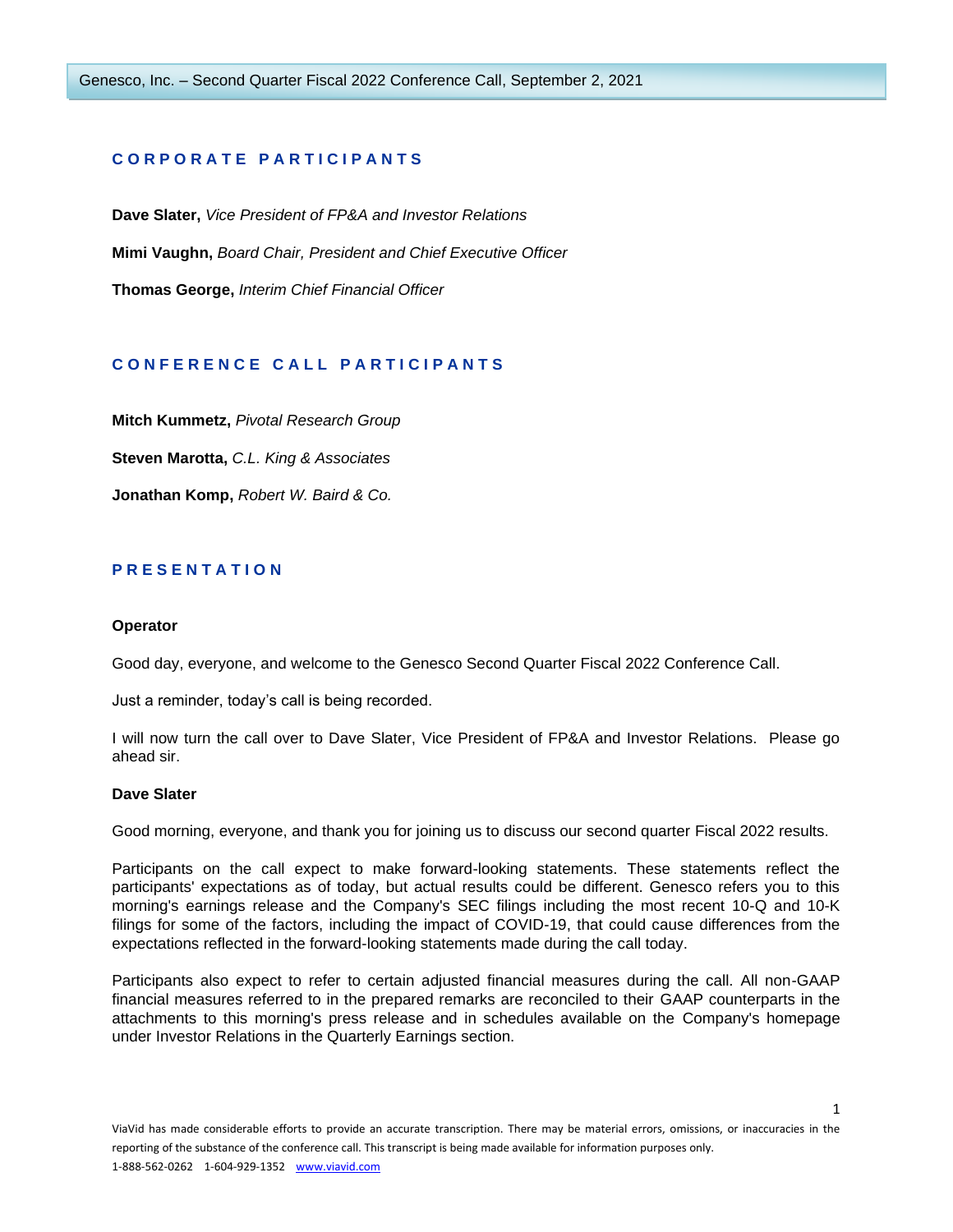I want to remind everyone we have posted a presentation summarizing our results that is accessible on our website.

With me on the call today is Mimi Vaughn, our Board Chair, President and Chief Executive Officer, who will begin our prepared remarks with highlights from the second quarter; and Tom George, our Chief Financial Officer, who will review our Q2 results in more detail and provide direction for Q3.

Now, I'd like to turn it over to Mimi.

# **Mimi Vaughn**

Thanks, Dave.

Good morning, everyone, and thank you for joining us today.

Following an incredibly strong start to Fiscal '22, we delivered an outstanding second quarter performance as our top line accelerated even further ahead of pre-pandemic levels and we produced record Q2 EPS that well exceeded our expectations. With much stronger revenue highlighted by robust full price selling and good expense management, our second quarter profit for our footwear businesses also set a new record.

The levels at which our business performed during the first half of the year, following a challenging Fiscal '21, reflected strong competitive positions of our retail and branded content, close connections with our customers, and the compelling execution of our footwear-focused strategy to transform our business and deliver these results. We are a stronger company coming out of the pandemic. Our results highlight the work we've done to accelerate online sales and enhance our store and omnichannel offerings as we create and curate leading footwear brands to be the destination for our consumer's favorite fashion footwear.

Our teams continue to do a superb job providing the right product our customers are looking for, combined with exceptional service and differentiated shopping experiences. Our outperformance was driven by better than anticipated results across the board, with all businesses exceeding pre-pandemic profit levels. As excited as we are with the progress we are making, we are even more excited about our strategy and our future opportunity to build upon this foundation and drive growth, profit, and shareholder value.

I'll begin by providing some highlights from the quarter. Both revenue and adjusted operating income exceeded pre-pandemic levels, increasing 14% and 346% respectively over Fiscal Year '20 two years ago. Higher operating profit delivered a record Q2 EPS of \$1.05 compared with a loss of \$1.23 last year and positive \$0.15 two years ago, all on an adjusted basis. Additional highlights include delivering another strong quarter of digital results with double-digit operating profit to achieve a 19% digital penetration. This was driven by a 97% increase in digital revenue compared to Fiscal Year '20 as we retained almost 80% of last year's volume, which was elevated due to store closures.

Next, driving much higher conversion and transaction size to deliver store sales that were almost at prepandemic levels, increasing gross margin by 640 basis points versus last year and 50 basis points compared to Fiscal '20, driven primarily by higher full-price selling, leveraging adjusted SG&A by 230 basis points, compared to pre-pandemic levels, and further strengthening of our already strong balance sheet and cash position, enabling a balanced approach of investing in our business while also returning capital to shareholders going forward.

 $\overline{\phantom{a}}$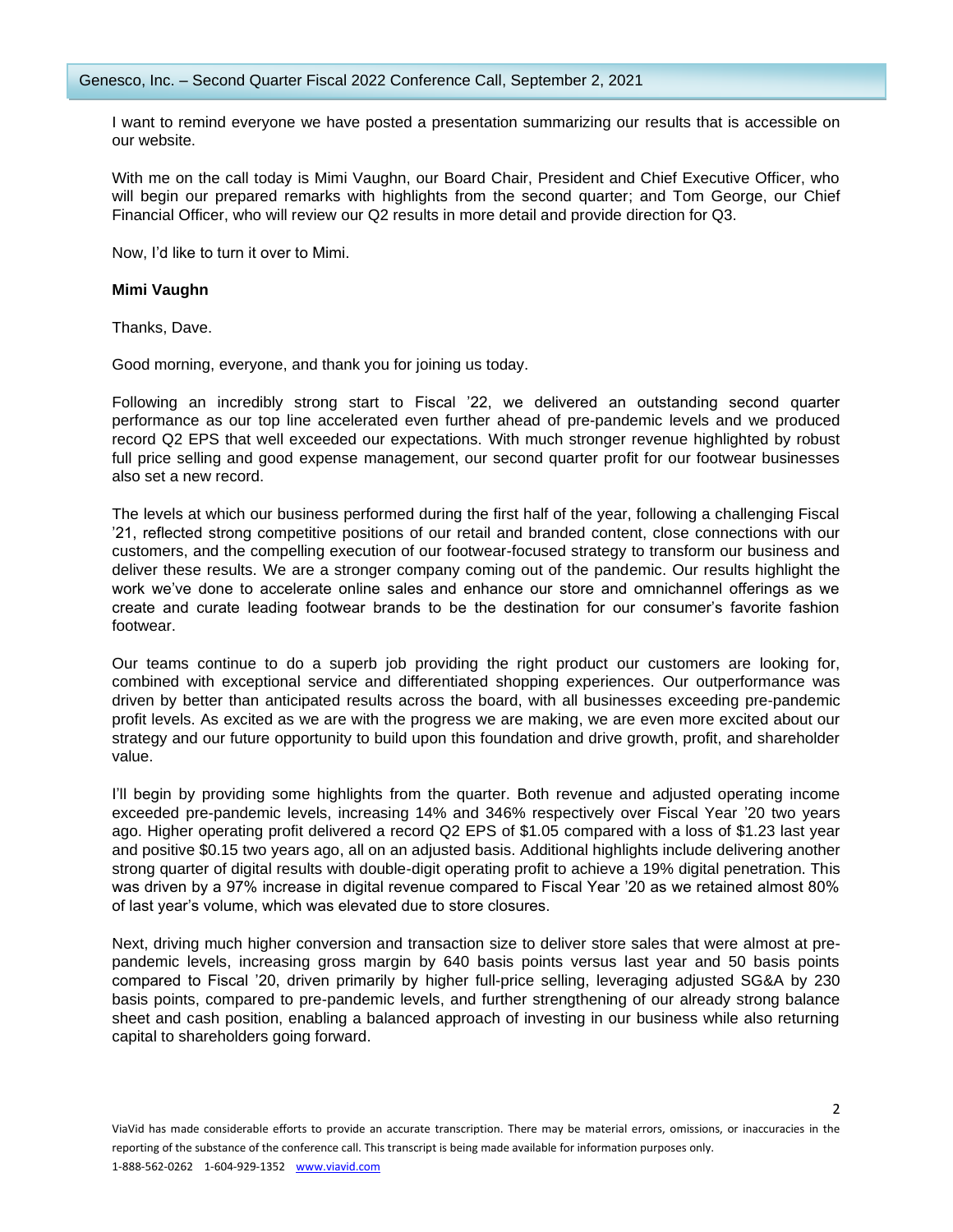As the vaccine rollout continued and economies on both side of the Atlantic more broadly re-opened, consumers, aided by government stimulus, stepped up their footwear purchasing in the quarter and chose to shop with our brands to satisfy their pent-up demand. We were pleased that every channel contributed to the beat versus expectation. Digital has been a key strategic initiative, and the investments we've made have allowed us to double our ecommerce business in two years. However, we've also talked about how much our customers enjoy our store experience and the important role of our stores as a strategic asset in a compelling omnichannel offering, which proved out once again this quarter.

Turning now to discuss each business in more detail, beginning with Journeys. The Journeys team once again did a tremendous job capitalizing on current market momentum and achieved record revenue and operating profit in the second quarter, marking the third consecutive quarter with record profitability.

Journeys' performance as we emerge from the pandemic highlights the competitive advantage the business has built and how we are leveraging those advantages to further separate ourselves from the rest of the industry as the destination for fashion footwear for teens. Leaning into decades of experience and its unparalleled vendor partnerships, Journeys deftly navigated global supply chain disruptions to secure supply of the brands and styles most coveted by its customers.

The current fashion cycle, which has been shifting more to casual products, plays into Journeys' wheelhouse with strength in the assortment across the board, highlighted by the balance in its top 10 brands evenly split in the quarter between casual and fashion athletic. On-trend merchandise assortment and effective consumer engagement through social and other channels fueled strong demand and full price selling, with particular strength in women's and kids. Both store and ecomm revenue were up compared to pre-pandemic levels, with digital leading the way even with much higher conversion rates and transaction size driving store volumes.

Over in the U.K., Schuh delivered a solid top-line increase compared to the second quarter two years ago as government mandated lockdowns were lifted and the retail sector experienced its first quarter of mostly uninterrupted operations for the first time since before Christmas. Schuh store business rebounded steadily, driven by pent-up demand and our successful efforts to drive sales of multiple pairs. Even as consumers increasingly returned to physical shopping, Schuh retained much of the online gains from a year ago, resulting in online contributing almost 45% of total sales.

The U.K. retail market is going through a highly disruptive phase, with strong consumer propensity to shop online and with many retail bankruptcies reshaping the landscape. The Schuh team is taking advantage of this disruption, utilizing its advanced digital offering to strengthen consumer connections during the lockdowns, and those efforts are paying off as the market reopens and shoppers once again have the choice to engage with the brand either online or in store. Many of the product and brand trends driving Schuh's performance, as usual, are the same as Journeys' but with a slightly heavier tilt towards fashion athletic.

Another highlight of the second quarter was the more rapid than expected pace of Johnston and Murphy's recovery, boosted by an improving market environment and strong demand for many of the brand's newest product offerings. With the number of social events and family gatherings increasing and more customers returning to in-person shopping, retail traffic improved each successive month during the second quarter, building upon the gains in the first quarter. At the same time, ecommerce revenue grew strongly, increasing over 50% compared to pre-pandemic levels as customers chose the digital channel to engage with the brand.

We were especially pleased with the performance of J&M's new athletically inspired casual assortment. Sell throughs were very strong, with many new items selling out in both our direct-to-consumer channels as well as in the wholesale channel where J&M gained significant market share. These product launches,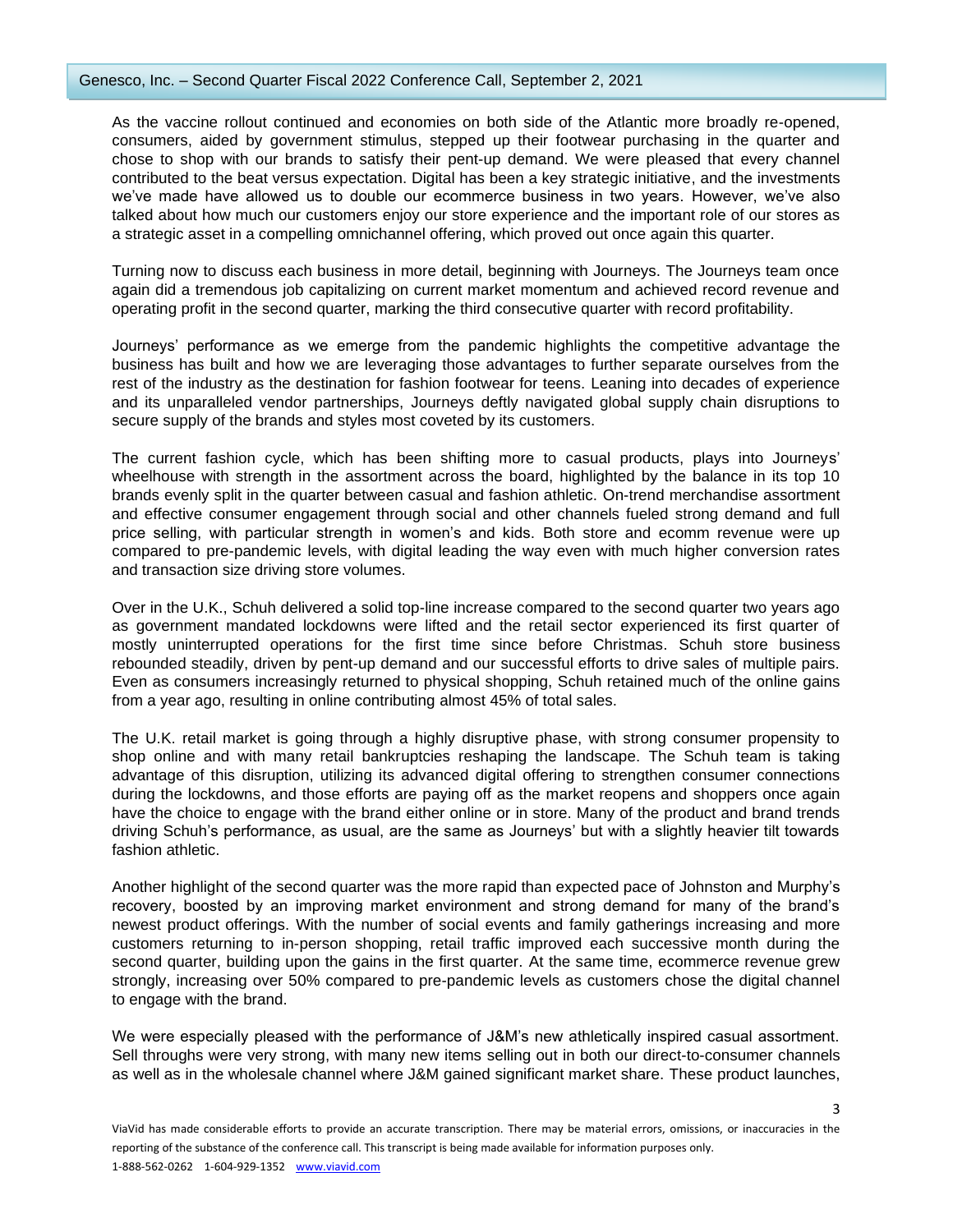### Genesco, Inc. – Second Quarter Fiscal 2022 Conference Call, September 2, 2021

accompanied by enhanced marketing campaigns, are attracting a younger customer, validating our efforts to reimagine the storied J&M brand beyond its dressier roots into a modern lifestyle brand with broad consumer reach. With second quarter sales nearing pre-pandemic levels combined with strong full price selling, J&M's operating profit exceeded pre-pandemic levels, a remarkable turnaround compared to last year. These trends are adding to our optimism for continued improvement whenever America begins the return to office phase, hopefully later this year.

Rounding out the highlights from the quarter, licensed brands revenue more than doubled versus a year ago, reflecting the growing contribution from the Levi's footwear license we acquired in January 2020. Operating profit improved versus pre-pandemic levels, although not at the rate we expected due to higher price costs which are temporarily pressuring near-term margins. We continue to be very pleased with how Levi's product is selling in accounts ranging from department stores to Journeys, to Journeys Kids, to family footwear. This has led to a strong orderbook for the back half and reinforces our excitement about the potential to create value by combining powerful brand licenses with our fully integrated footwear sourcing capabilities.

Turning now to the current quarter, we have been pleased with our results to date as sales track ahead of pre-pandemic levels in August and we are several weeks into the all-important back to school selling season. Last year's back to school was like none before since most children began the school year learning remotely. This year, the vast majority of students are beginning the school year in person, which is driving more robust sales.

While the Delta variant, back to work timing, and other factors will drive different patterns of consumption in the back half, with a healthy and resilient consumer and the strength of our offerings, we remain confident in our ability to drive sales above Fiscal '20 levels for the remainder of the year. We will work hard to continue to successfully implement strategies to overcome the inventory, supply chain, labor, cost pressure, and other headwinds that are endemic in our industry today. Tom will give additional details on our outlook.

Shifting gears, our footwear focused strategy is working and is delivering results. This strategy, implemented before the pandemic, leverages our strong direct-to-consumer capabilities across footwear retail and brands and the synergies between platforms. Driving this strategy are six strategic pillars that emphasize continued investment in digital and omnichannel, deepening our consumer insights, driving product innovation, reshaping our cost base, and pursuing synergistic acquisitions, all to transform our business and exceed the expectation of today's consumer, who's needs have rapidly advanced. In addition, COVID has provided us the real opportunity to transform our business at a faster rate and we are on a very good pace to deliver growth and improved operating margin.

While each of the six pillars is important to achieving our future objectives, I'd like to expand on just a few of our initiatives which are driving results, while Tom will discuss reshaping the cost base.

Our strong digital growth highlights the progress we're making with this key strategic initiative. In Q2, we welcomed 48 million visitors to our website and new ecommerce customers increased 80% from prepandemic levels. Data driven consumer insights, more robust CRM and enhanced marketing are key to increasing consumer engagement and driving our next big wave of growth. Schuh is taking advantage of the market disruption brought on by the pandemic to invest further in new customer prospecting through digital marketing designed to target weakened competitors' customers as well as geo targeting where competitors physical locations have closed. These efforts have helped contribute to an increase of new online customers of more than 100% compared to pre-pandemic levels.

Journeys' marketing efforts are gaining leverage by focusing on influencers who the teen consumer views as more authentic, creating a more organic experience that further builds upon the trust Journeys has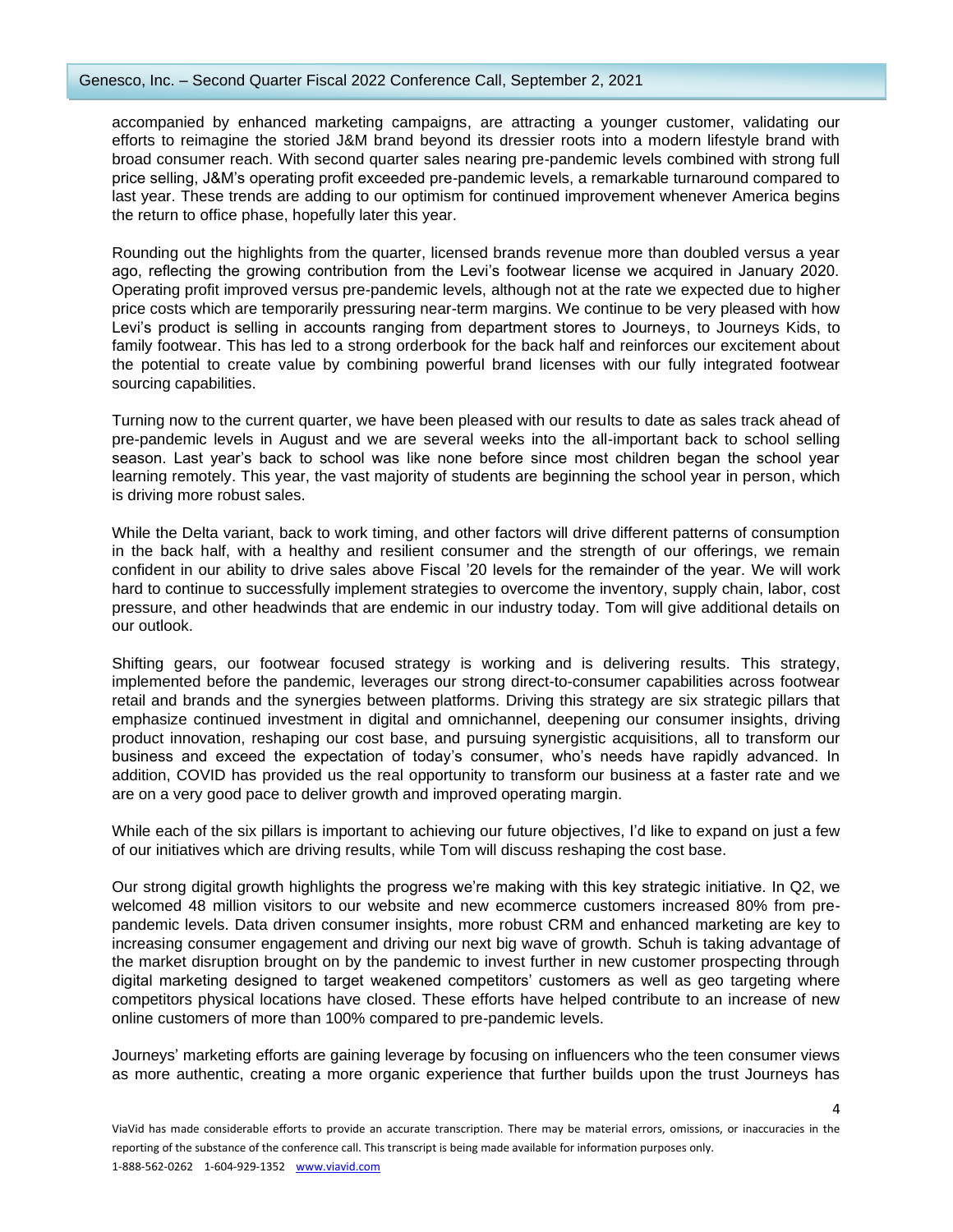established with its customer. This content is being delivered through social media channels and SMS, helping to drive a significant increase of 50%-plus of new online customers. In addition, Journeys continues to make progress implementing an upgraded integrated customer database with enhanced CRM capabilities, which will improve customer retention and acquisition and provide a clearer view of customer lifetime value.

To keep up with this increase in digital demand, Journeys is wrapping up testing and bringing online another bespoke ecommerce fulfillment module which doubles capacity ahead of the ramp up of demand for online orders during holiday.

We are underway rolling out North America new point of sale hardware and software, along with new tablets, advancing our efforts to digitize our stores and enhance the omnichannel shopping experience. For consumers, tablets facilitate easy access to the full assortment anywhere in our system and upgrade our clienteling efforts, and mobile check out allows consumers to skip the checkout line. For employees, this new technology creates efficiencies across a variety of in-store tasks, such as new hire onboarding and employee training and communication.

With J&M's accelerating recovery, we can put greater focus on the next phase, reimagining the brand. Product innovation and technology is at the center of differentiating J&M's casual products and commanding more premium price points. Launches of the athletically inspired Amherst and Activate collections and the expansion of the J&M golf collection were highly successful this spring and another major step moving the brand beyond its dress shoe origins.

J&M's design team is focused on expanding its technology toolbox with innovation, including the Axis Chassis System which offers optimal support, comfort and flexibility, TrueFoam which delivers superior cushioning and lightweight comfort, and Smart Degree which is temperature regulation technology. New product design and technology coupled with consumer insights and amplified marketing messaging will be the winning formula to grow J&M as a fresh lifestyle brand with broader consumer reach.

Turning to ESG, we continue to advance these efforts, including the establishment of our Board's ESG subcommittee and we are working towards publication of a comprehensive ESG report next year. Again, these are just a few of the initiatives that are driving positive transformation for Genesco. We look forward to updating you on our continued progress and on other initiatives.

Before turning the call over to Tom, I would like to thank and congratulate all our people across our Company for your excellent execution, hard work, and great success in the first half of this year. You continue to superbly navigate a dynamic and challenging environment with the health and safety of each other in mind, and I continue to be amazed by your drive and determination. Genesco's future is so bright because of you all.

Finally, our thoughts are with our neighbors to the west of us in Nashville affected by the devastating floods last week and those impacted this week by Hurricane Ida.

Now, I'll turn it over to Tom.

# **Thomas George**

Thanks, Mimi.

As Mimi mentioned, total Q2 results far exceeded our expectations and last year across the board. For comparison purposes, we believe that comparing to two years ago, our Fiscal '20, provides the most meaningful assessment of current performance and the return of our business to pre-pandemic levels.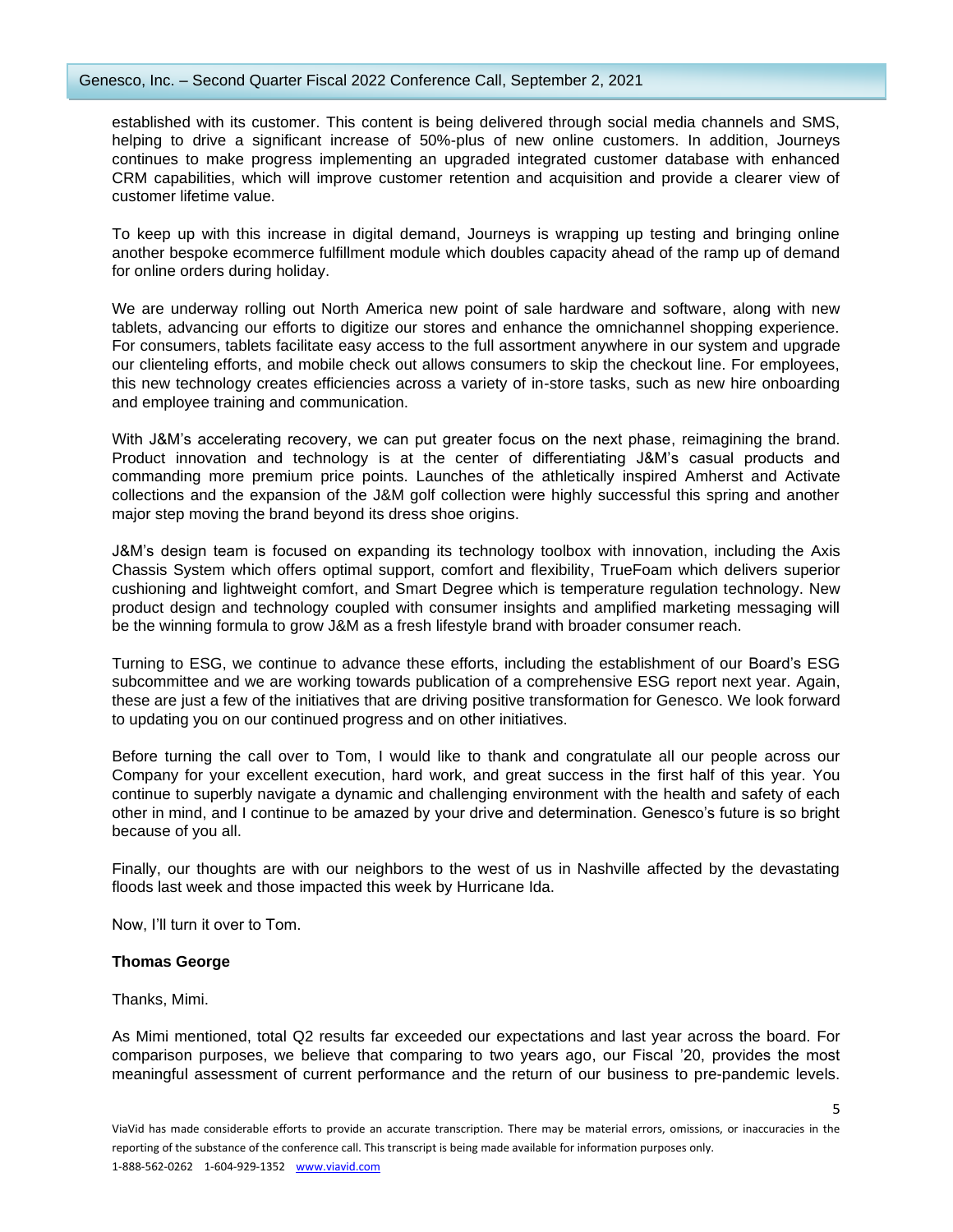However, when comparing to Fiscal '20, I would like to remind everyone how our strategy has changed our business.

Ecommerce has become a larger percentage of sales and our licensed brands segment has become a larger piece of the total as well due to the acquisition of Togast and strong Levi's sales. These changes come with an overall lower gross margin rate due to the impact of direct shipping expense and the expansion of our wholesale volume, which should be more than offset with lower SG&A from these businesses. While these changes will reshape the P&L, they have a positive impact on operating margins and an added benefit of a less capital-intensive business model.

Turning back to Q2 results, I'm pleased to report that not only did the second quarter continue but it accelerated the sequential improvement of our operating results since the onset of the pandemic. Higher revenue and gross margin combined with SG&A that remains well managed led to significantly higher operating income versus Fiscal '20 and Q2 adjusted earnings per share of \$1.05 compared to \$0.15 in Fiscal '20.

In terms of the specifics for the quarter, consolidated revenue was \$555 million, up 14% compared to Fiscal '20, driven by continued strength in ecommerce, which is up 97% versus Fiscal '20, taking overall digital sales to 19% of our retail business compared to 10% in Fiscal '20.

Digital growth combined with much higher wholesale revenue drove strong sales improvements for Journeys, Schuh and licensed brands compared to pre-pandemic levels, while J&M made significant strides narrowing its revenue gap. We did not provide overall or store comp results for Q2, as our comp policy removes any stores that are closed for seven consecutive days, either this year or last year, and therefore we feel that overall sales is a more meaningful metric. With stores open for 97% of the possible days in the quarter, overall store revenue was down only 1% versus Fiscal '20.

Consolidated gross margin was 49.1%, up 50 basis points from Fiscal '20, driven by full-price selling, partially offset by the mix shift towards licensed brands and higher shipping costs from higher penetration of ecommerce. While ecommerce puts pressure on our gross margin rate, as I mentioned, it comes with a lower cost structure and double-digit operating income.

Journeys' gross margin increased 220 basis points, driven by lower markdowns in both stores and online. Schuh's gross margin decreased 200 basis points due entirely to the higher shipping expense from the shift in ecommerce channel mix. J&M's gross margin increased 570 basis points, benefiting from fewer markdowns taken on pack and hold inventory and higher full-price selling. Finally, the revenue growth of licensed brands, typically our lowest gross margin rate, negatively impacted the overall mix by 90 basis points.

Adjusted SG&A expense was 45.3%, a 230-basis point improvement compared to Fiscal '20 as we leveraged from higher revenue and ongoing actions around expense management. The largest yearover-year savings came from occupancy cost, driven by the U.K. Government program which provides property tax relief, rent concession across our businesses, and ongoing rent savings on renewals.

The next largest areas of savings came from the reduction in store salaries thanks to the effective use of workforce management tools to drive higher conversion in the face of significant wage pressure. These savings were partially offset by higher incentive compensation, driven by improved profitability and increased marketing expenses needed to drive traffic in both stores and online.

As the multiyear shift in consumer traffic continues towards online and away from brick-and-mortar, our organization has been intently focused on the critical effort to right size occupancy cost to be in line with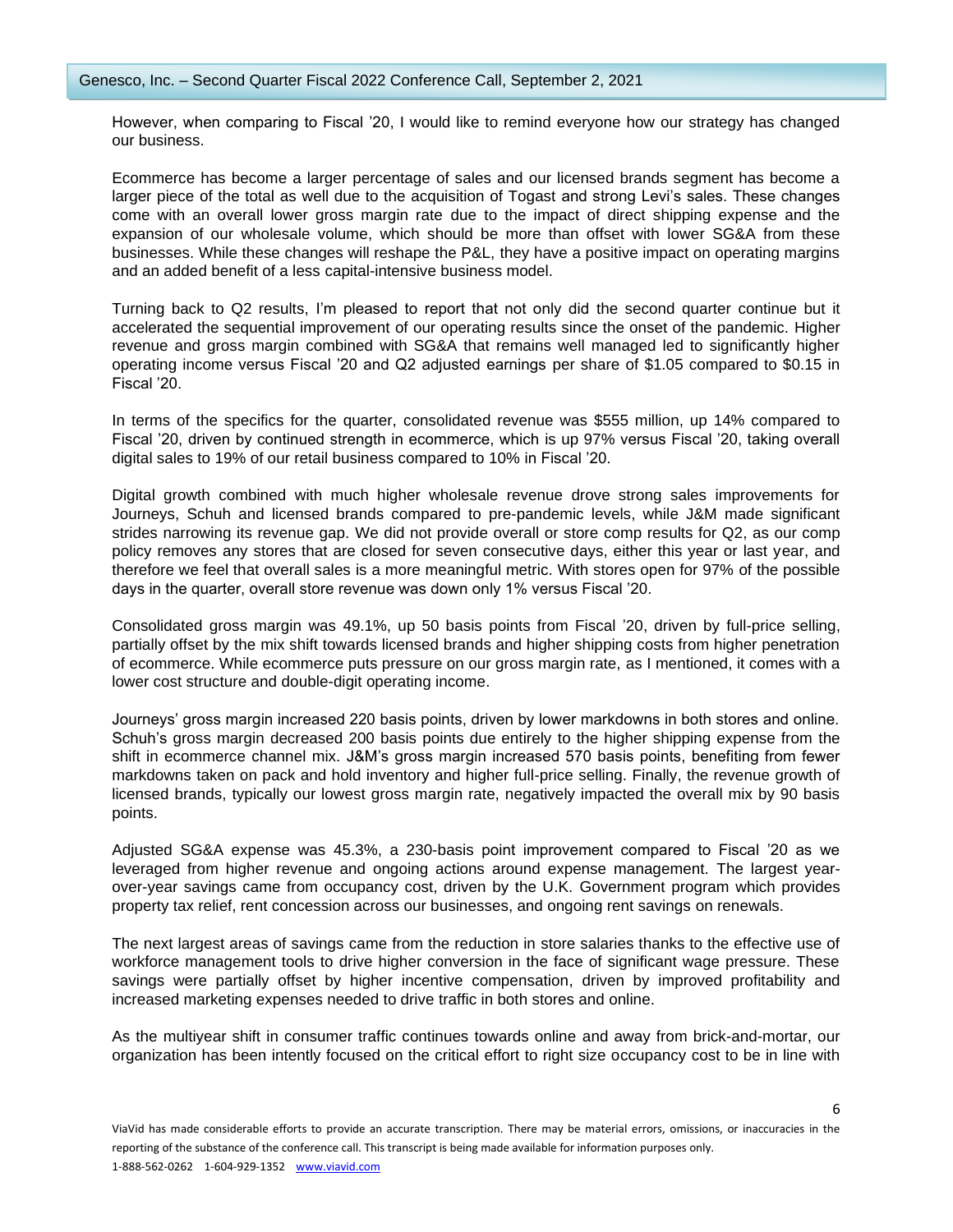store traffic. The pandemic has exacerbated the transition to digital and we continue to have even greater traction on rent reductions.

Year to date through Q2, we have negotiated 75 renewals and achieved a 29% reduction in rent expense in North America. This was on top of a 22% reduction for 123 renewals last year. These renewals are for an even shorter term, averaging approximately two years compared to the three-year average we have seen in recent years. With over 40% of our fleet coming up for renewal in the next couple years, this will remain a key priority for us going forward.

In summary, the second quarter's adjusted operating income was \$21.1 million versus Fiscal '20's \$4.7 million. All operating divisions achieved higher operating income compared to Fiscal '20, led by Journeys' nearly 170% increase. Our adjusted non-GAAP tax rate for the second quarter was 25%.

Turning now to the balance sheet. Q2 total inventory was down 27% compared to Fiscal '20 on sales that were up 14% as we remain challenged keeping pace with the consumer demand levels and with delivery delays. Our ending net cash position was \$284 million, \$70 million higher than the first quarter's level, driven by strong cash generation from operations. As a reminder, we currently have \$90 million remaining on our Board authorized share repurchase plan and we have a solid track record of returning cash to our shareholders.

Capital expenditures were \$8 million as our spend remains focused on digital and omnichannel, and depreciation and amortization was \$11 million. We closed eight stores and opened three during the second quarter.

We will not be providing guidance for the third quarter or full Fiscal '22. However, I would like to provide some color around our expectations using the pre-pandemic Fiscal '20 as the reference point.

As we transition into Q3, thus far we have experienced a more normalized back to school selling season for Journeys and Schuh, but as expected, the impact from stimulus has moderated. Due to the spread of the Delta variant, there are more questions around when customers will begin returning to their offices, which will impact J&M's trend, and whether Delta will disrupt in-store shopping. Supply chain disruptions persist, pressuring both the top line and product cost.

Now, getting to more specifics of Q3, starting with revenue. We expect higher revenue compared to Fiscal '20 levels, given the strength of our assortment. This is mainly due to continued strength from the Levi's business and growth at Journeys and Schuh. J&M will likely remain under Fiscal '20's level. Directionally, the overall sales increase for Q3 compared to Fiscal '20 could be up mid- to high single digits. From a channel perspective, the highest growth will once again come from wholesale and direct.

We expect gross margin rates for Q3 will be somewhat under Fiscal '20 levels due to substantial pressure from import freight increases at J&M and licensed brands from supply chain disruptions. We expect the retail promotional environment to remain favorable, offsetting the ongoing pressure from higher ecommerce penetration and the higher shipping costs that come with it as well as the impact of licensed brands growth on our business model, as previously discussed.

We expect that Q3 adjusted SG&A will be a little better as a percentage of sales than in Fiscal '20. Sequentially, we will not see the large SG&A leverage we saw in Q2, as revenue growth will be lower and the benefits from some government relief programs will be less than Q2. That being said, compared to Fiscal '20, higher revenue will boost leverage in both occupancy and selling salaries, partially offset by higher marketing and performance-based compensation as we anticipate higher bonus expense than Fiscal '20.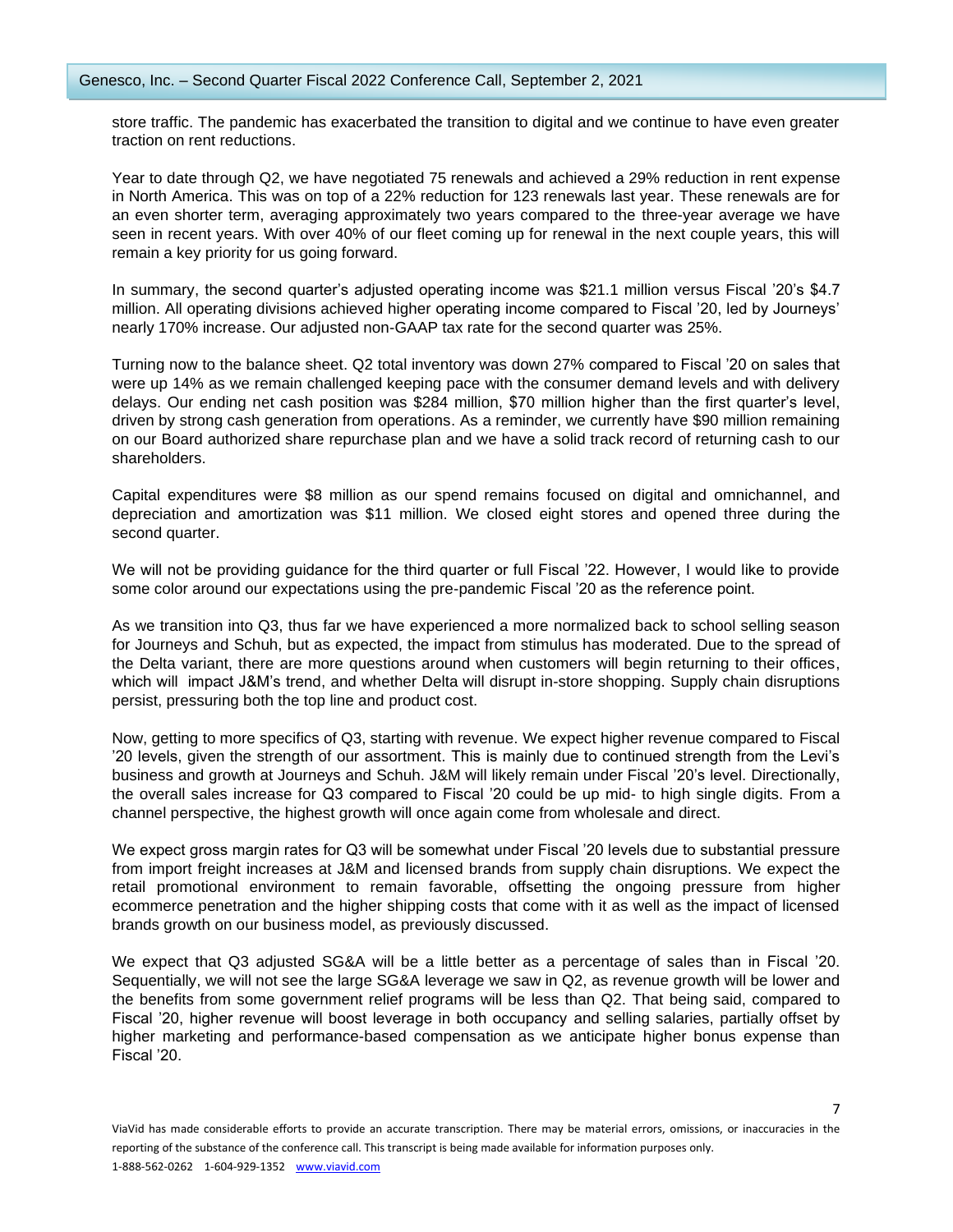## Genesco, Inc. – Second Quarter Fiscal 2022 Conference Call, September 2, 2021

In summary, we expect the operating income to be similar to Fiscal Year '20 levels and the margin rate to be somewhat lower than Fiscal Year '20 due to these factors, in particular, the increased import freight in our branded businesses. For taxes, we expect the Q3 tax rate to be around the 25% we saw in Q2. The annual tax rate is expected to be approximately 30%. In addition, when comparing results, we had some expense pickups like renovatements in the back half of Fiscal '21, particularly in Q4, we don't expect to recur in the back half of this year.

Next, I would like to provide a brief update on our cost savings initiative. Given the shift of our business from stores to digital accelerated by the impact from the pandemic, we continue to make progress on reshaping our cost structure and allocating resources towards digital growth. As a reminder, our target for the year is to identify savings in operating expenses of \$25 million to \$30 million on an annualized basis, or approximately 3% of total operating expenses. The entire organization is focused on this critical initiative and I'm pleased to report that we've made significant progress towards our target.

The teams have identified over \$20 million of savings with the largest amount coming from rent and the remainder in several areas, including increased selling salary productivity, travel, conventions, inter-store freight, marketing, compensation, and other overheads. These savings benefit primarily the store channel and its profitability. The cost savings initiative is a key pillar in our strategy to transform our business, designed to reflect a more capital efficient model, focusing on driving further improvements and return on invested capital and allowing for improved flexibility in our operating model.

Going forward, we see opportunities to be less dependent on store capital expenditures, have lower lease obligations, and continue to drive efficient use of inventory.

In conclusion, I would like to thank all our employees for such an incredible start to the fiscal year. These results emphasize that we have the right team and the right strategy to continue to drive shareholder value.

This concludes our prepared remarks and I would like to turn the call back over to the Operator for questions.

# **Operator**

Thank you. Our first question is from the line of Mitch Kummetz with Pivotal Research. Please proceed with your question.

#### **Mitch Kummetz**

Yes, congrats on the quarter, and thanks for taking my questions.

Let me start with the guidance or the outlook for Q3. I think you said sales up mid- to high single digits on a two-year basis. Can you say kind of where August came in relative to that? Is August better than that and you're expecting some moderation, or can you maybe just provide a little color around that?

# **Mimi Vaughn**

Sure. Hi, Matt. This is Mimi. Let me start and then turn it over to Tom.

You know, I think that it's important to put August in the dimension of what happened last year with back to school and also this year. Things were a lot different a year ago. We estimated that two thirds of students attended school only virtually to start the year. This year, we estimated that it was a real push to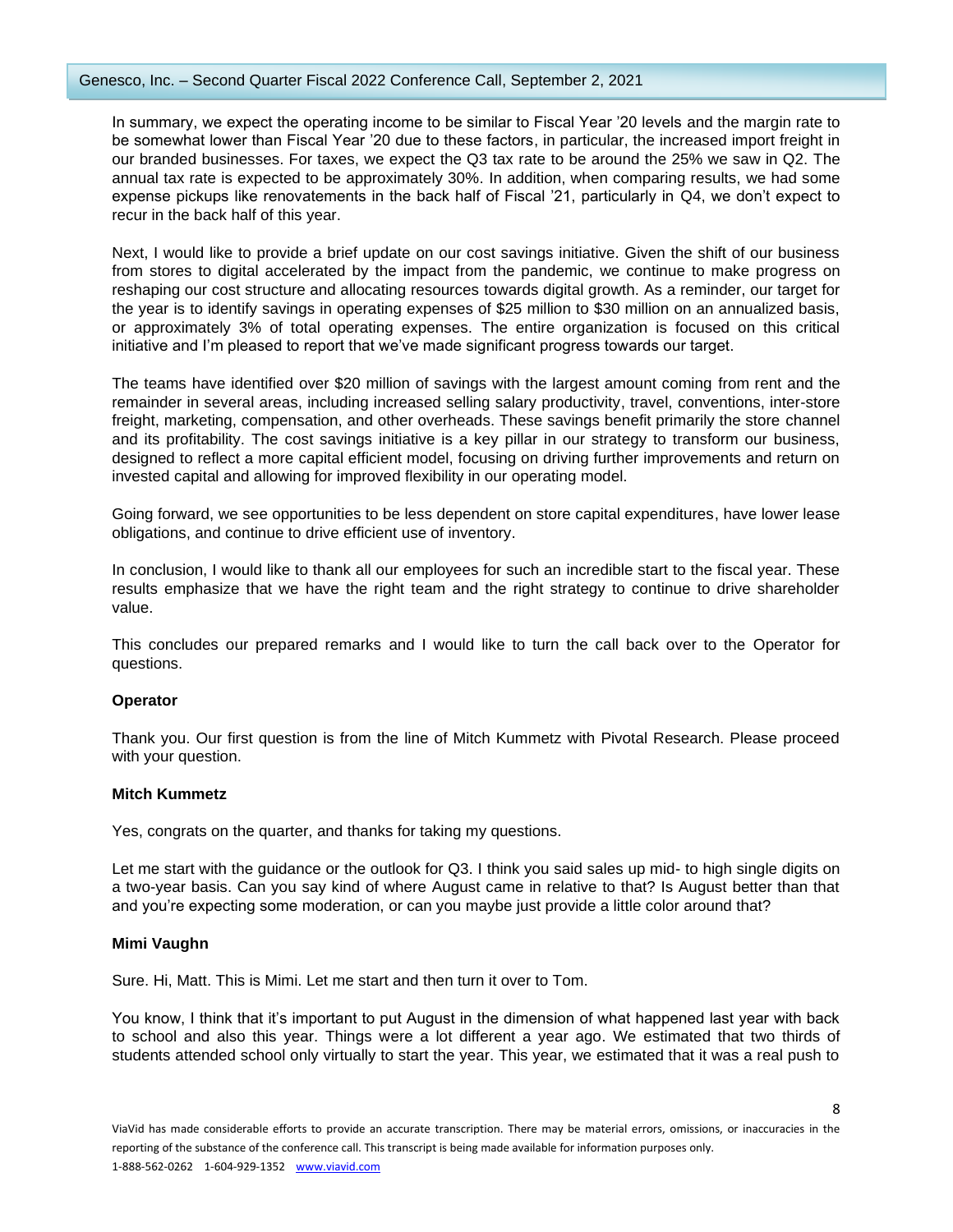get kids back into school and we're estimating that, you know, essentially all students went back in person.

You know, we had a great second quarter, and coming into the quarter, we thought that back to school also would be positive and we have continued to see we've been pleased with the results so far. We've got the right assortment. We've been pleased with what we have seen.

One important note is that the Labor Day this year compared to Fiscal Year '20, and that's what we keep comparing to, is one week later. We're going to know basically this weekend what the, you know, comparison period is. We're tracking to and above Fiscal Year '20 levels overall and we'll know more when we complete the Labor Day weekend.

We also think that there is a likelihood of back to school having a longer tail in September and October like it did last year. We didn't see a lot of sales in July and August last year, but people waited to see exactly what might happen with schools and there was more purchasing later on.

Tom, I don't know if you had anything to add to that.

#### **Thomas George**

No, I think that's a good summary. We feel really good how we're tracking so far, and keep in mind, we have more of a wholesale business this year as well, relative to two years ago. That tracks really at a different pace than the retail business. We do expect some good growth out of our direct channel as well this year relative to two years ago. Feel really good where we're tracking so far.

#### **Mimi Vaughn**

Yes, and I'd also remind you, Mitch, that August is a really important month. It's over 40% of the third quarter because of how heavy back to school is. It's good to have that month behind us.

#### **Mitch Kummetz**

Okay, and then, Tom, on gross margin you mentioned that you expect gross margin to be below 2020 levels. For the quarter you just reported, I think you were up around 50 bps ahead of two years ago. Is the difference all on freight, or are there other factors that are putting a little bit more pressure on Q3 versus Q2 on a two-year basis?

#### **Thomas George**

The big difference there is freight. You know, there is a significant amount of freight in the second quarter. I mean, we are planning on approximately, rounded numbers, around \$7 million of additional freight in the third quarter, and that has a big impact on a gross margin percentage and a big impact on our operating income results relative to two years ago.

#### **Mitch Kummetz**

And just to be clear, is that \$7 million more than two years ago, or \$7 million more than what you saw in Q2? Just help me understand what that's like.

## **Thomas George**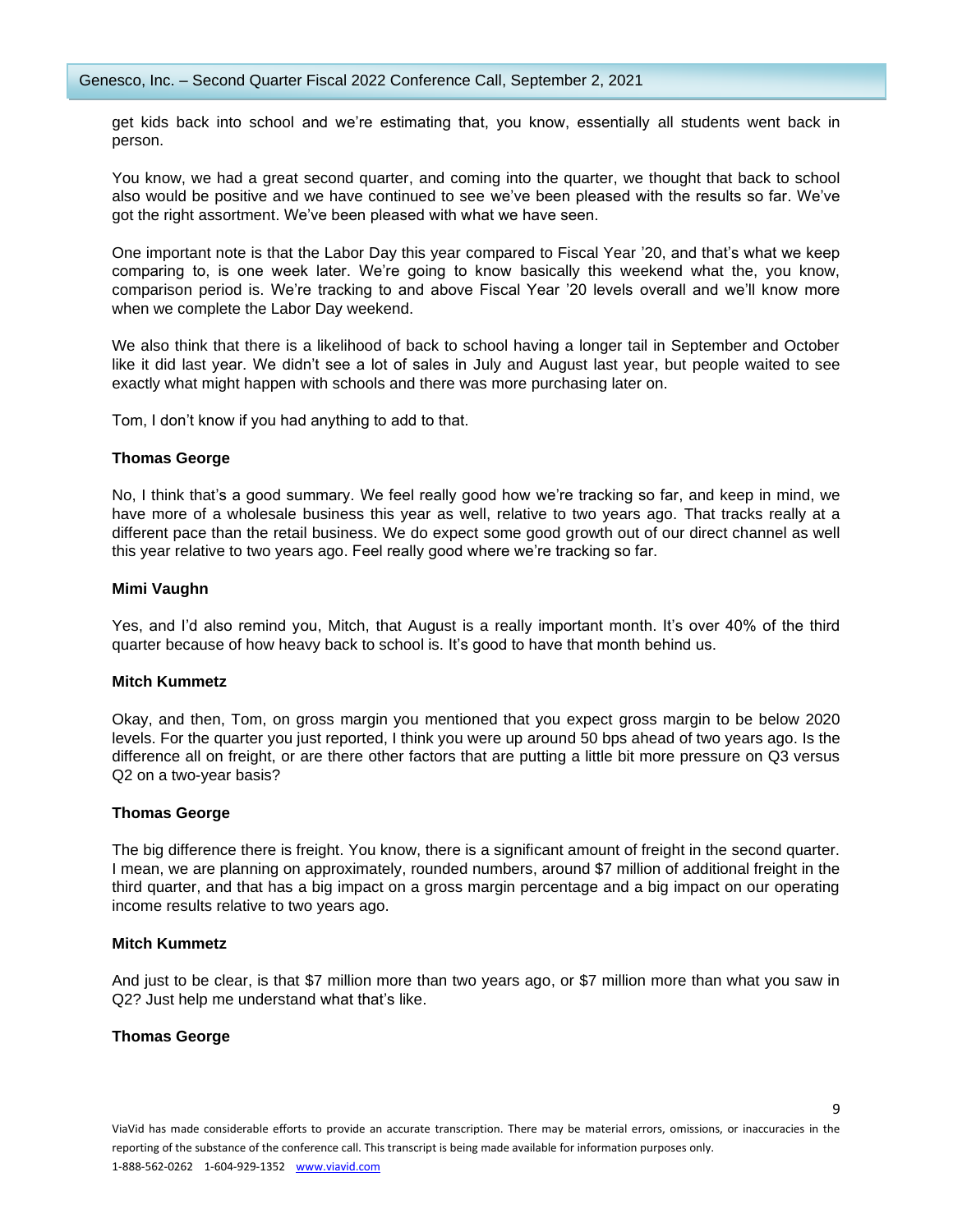Seven million dollars relative to two years ago, and it's a combination of, you know, additional vessel charges. It's a combination of air freight, things like that to, you know, get the product, you know, into our consumers' hands. It's a big difference relative to two years ago. It's just part of the results of some of the supply chain challenges out there.

## **Mitch Kummetz**

Sure.

# **Thomas George**

But we think we've got our hands around it to manage it and we think we've got our exposure included in the back half projection. We also have some in the fourth quarter as well that we've got in our projections, just to be cautious.

## **Mitch Kummetz**

Okay. Do you know off hand what the other freight was in Q2 versus two years ago?

## **Mimi Vaughn**

Yes, it was more minimal.

## **Mitch Kummetz**

Okay.

# **Mimi Vaughn**

More minimal and we really started to see the back up, you know, of the supply chain and particularly in our branded business. We are having to air freight more product, and that's pretty meaningful. I think you've seen the container costs go up pretty significantly. It's really much more pressure in the third quarter than in it was in the second quarter.

# **Thomas George**

Mitch, in the second quarter it was almost \$2 million.

## **Mitch Kummetz**

Okay, and then lastly, just on the supply chain, you know, how much longer do you think these disruptions will occur? I mean, is this lingering through like the first half of next year? And can you speak to kind of your ability to get product maybe versus some of your competition? I know that for a lot of your brands you're the largest or one of the larger customers, and I'm just wondering kind of how much of the competitive advantage that is in the environment of a challenging supply chain.

# **Mimi Vaughn**

Yes, so we think it's a huge competitive advantage in this environment, because this is not a new problem. We've been managing through supply chain challenges really since the onset of the pandemic and we've been chasing inventory all the way through. Basically, last quarter what came in went right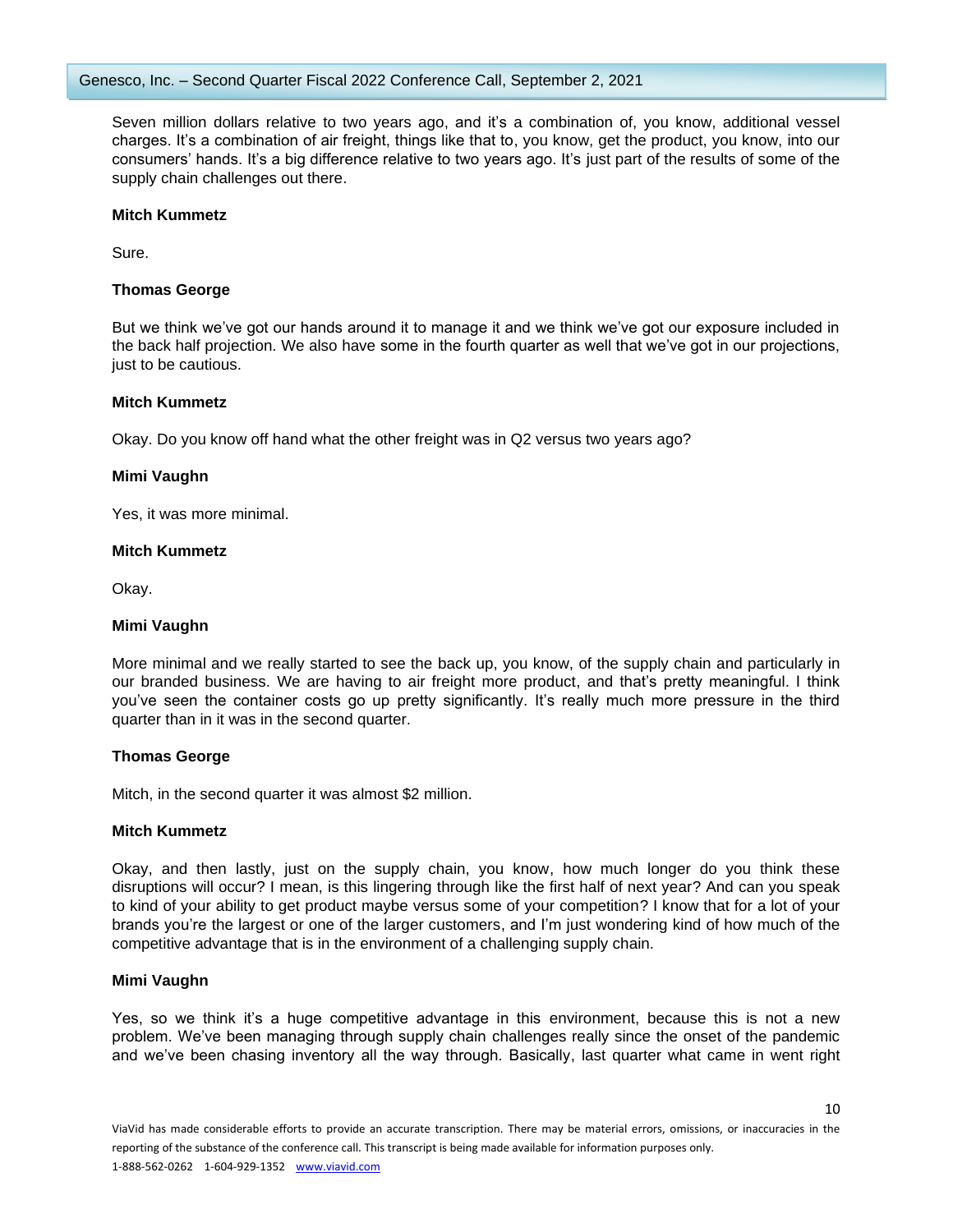back out, you know, yet sales were strong, and sales have just continued to be strong. In our retail business, we're seeing good product flow right now, but it's lower than we would like.

We have worked on mitigating the risk by ordering higher sales than our projections, so that would help us so that we can get caught up with some suppliers. We also ordered early and strong, certainly on some core retail styles.

We're an important partner to our brands. They've worked with us as much as possible. Journeys always gets, you know, more than its fair share of product. We've got the window to re-inventory before holiday and think that it will certainly be a challenge through holiday from what we can see right now, even into the spring possibly, but there's a lot of time between here and there. Factories have been the latest situation and there is time to address some of the situation there. Then, you know, everybody is focused on clearing up some of the problems in the supply chain, but certainly through the holiday and perhaps into spring as well.

## **Mitch Kummetz**

Okay, great. Thanks.

## **Thomas George**

I think, yes, because we are such a strong strategic partner to our key suppliers, we took advantage of that and ordered, you know, early and higher on some key styles for fall.

## **Mitch Kummetz**

Perfect. All right, thanks. Good luck.

#### **Mimi Vaughn**

Thank you.

# **Thomas George**

Thanks.

# **Operator**

The next question is from the line of Steve Marotta with C.L. King. Please proceed with your question.

#### **Steven Marotta**

Good morning, Mimi, and Tom. Let me offer my congrats, too, on the second quarter.

Can you please remind us, the \$25 million to \$30 million of cost savings, can you talk about how that will be realized and what the cadence is there? If there is possible that there is anything behind that? You've alluded to in prepared remarks, continued ways of making the business less capital intensive. Thanks.

#### **Thomas George**

Steve, so we're good progress. We've identified \$20 million. That's on an annualized basis, and we believe, you know, in the back half we could realize half of that in the form of those items I outlined on the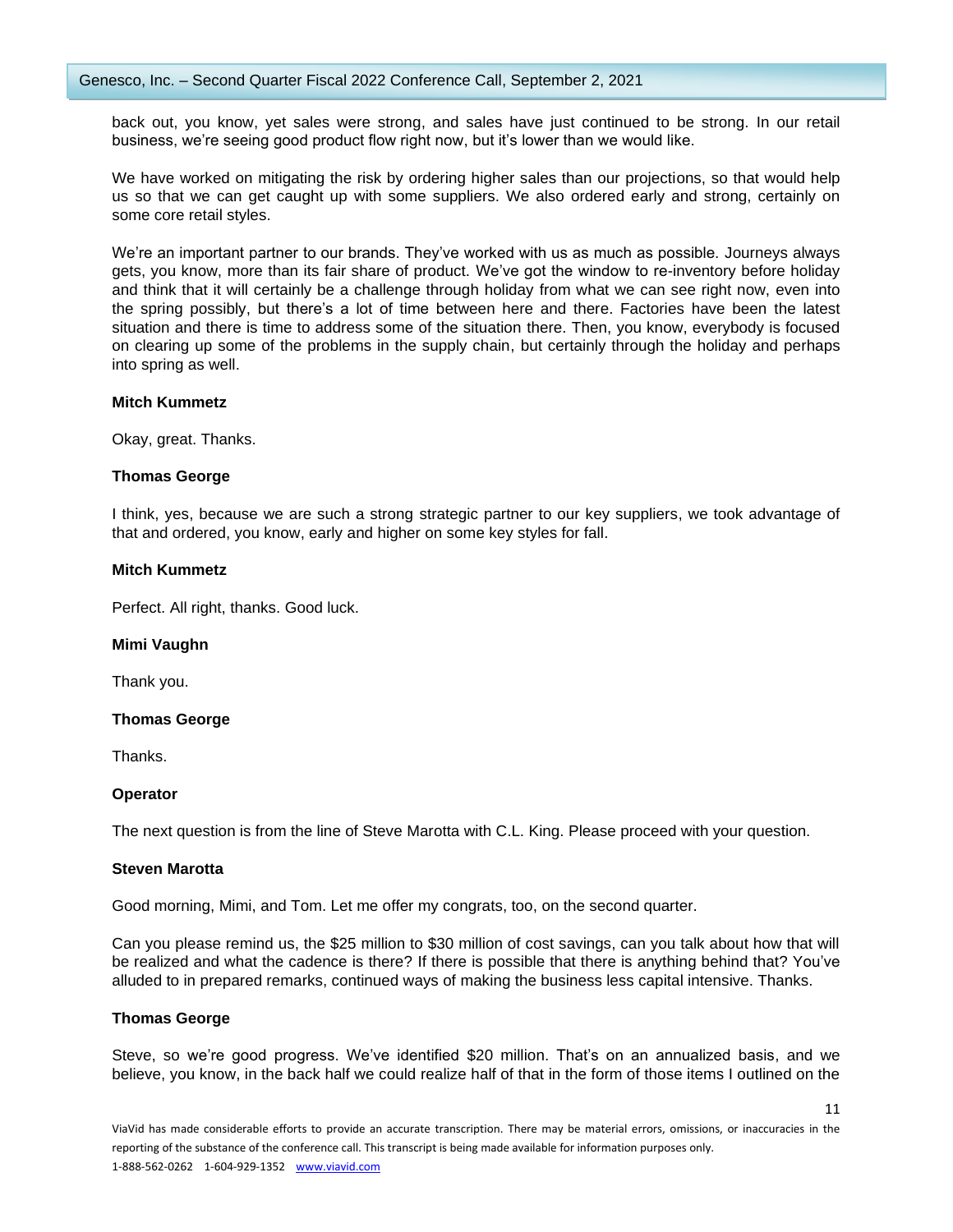call, our occupancy expenses, better selling, salary productivity. We have fewer stores. We're going to have savings in depreciation. We've got some procurement initiatives. You know, roughly half of that \$20 million will be realized over the back half.

On the capital-light model, I mean you know, we've got a good wholesale business now. You can manage your inventories well. Our situation we have with the Togast acquisition, it's a very capital-light model. Fewer capital expenditures involved, obviously with the wholesale business because you're not opening up stores.

Another, you know, driver of the capital-light model is our digital business. It's a very variable cost model and we've made investments historically, and we're leveraging off those investments going forward. We feel really good how capital efficient the model has come and we'll continue to look at cost savings as well as working on the capital base to continue to drive good returns on invested capital.

# **Steven Marotta**

That's helpful, and you know, we're seeing across the space when cost savings like this are being implemented, a lot of that is being re-invested in digital marketing and demand creation investments. Is that your intent here as well, or is it literally a net number coming right out of the P&L?

## **Mimi Vaughn**

Yes, so Steve, you know certainly we are investing a lot in digital marketing and in demand creation. We have to do that for both our websites and to our stores. I think the key here is that our ecommerce channel is profitable and the investments that we're making in digital marketing are actually generating a return. We think about that in terms of those channel economics.

When we think about the brick-and-mortar side, the challenges there really are to reduce occupancy expense, and that's why we've been so focused on that. If you think about if we can align occupancy to the appropriate level of traffic right now, and we are spending a little bit more on advertising, so part of the way we're thinking about being able to fund that advertising is through the rent reduction. The way we're thinking about this channel is on a channel-specific basis.

#### **Steven Marotta**

Very helpful. Thank you.

#### **Operator**

Our next question is from the line of Jonathan Komp with Baird. Please proceed with your question.

#### **Jonathan Komp**

Yes, good morning. Thank you, and hope everyone is staying safe.

I wanted just to first to follow up on the supply chain topic. I know you don't have guidance into next year, but just given the situation with the factories, are there scenarios you're hearing from your brands where there might be a shortage of product to sell, you know, even more so than what you've faced so far?

I just wanted to get your current assessment of this, of the situation with the factory closures and the impact it might have.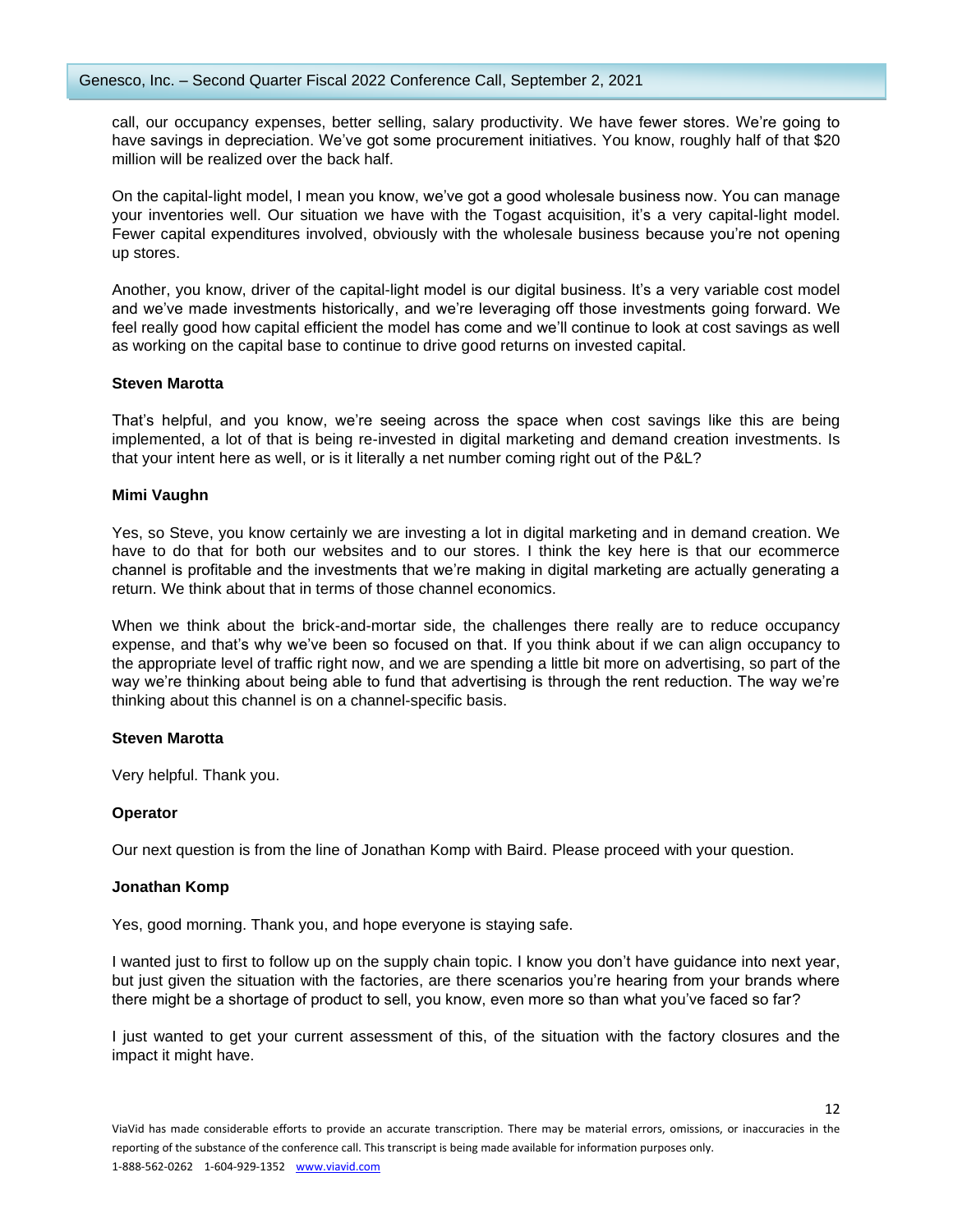## **Mimi Vaughn**

Sure, thanks for that question, John.

I think that when you think about both Journeys' and Schuh's business, which represent probably 80% of our business, the key is that we are diversified across a number of suppliers, and I think that that gives us a real advantage.

We've talked a little bit about how important we are to our suppliers, the great partnerships that we have had, and the prioritization that we get as a result of that and how important we are to them. The key for us is just the diversification that all suppliers are working hard, that they are in a number of different factories. In this case, having multiple brands is a benefit for us.

## **Jonathan Komp**

Okay, great. Thank you. Maybe a bigger picture topic, then on really the sustainability of the margin performance. I mean, coming off of a first half where you're typically not very profitable, and you were quite profitable this year. How should we think about really the ongoing ability to drive higher margin with everything you've talked about and the increased focus on being a, you know, footwear portfolio? But how are you thinking about what's sort of sustainable versus other benefits that maybe we shouldn't expect to continue and how that relates to your broader margin opportunity?

## **Mimi Vaughn**

Sure, so John, it's a great question and I think we're so pleased with the results that we had in the first half. There is no question that there were unique factors in terms of the consumer being in a really great place to spend because of stimulus and other government help. There was pent-up demand as well, but I think if you look at what specifically we are doing to drive the business, the first thing is around digital. We've talked about how digital is such a profitable part of our overall business. We were able to double the size of the ecomm business through the course of the pandemic, which means significantly more profit contribution. That will be in every quarter of the year.

We've also talked about rent expense and how important an initiative that is to improve the profitability on the brick-and-mortar side. Tom said today, you know, our improvements are still under 30%, and that's compounding on a 20%-plus last year, compounding on, you know, 8% to 10% in prior years. Through a compounding effect, that helps as well. You know, we feel like there is a real path to be able, with those couple of things plus the growth of the branded side of our business, those licensed brands.

Really, you know, this opportunity to reimagine Johnston & Murphy. We saw the same thing coming out of the Great Recession. We had a chance to really take the brand up to the next level, and we think there is a tremendous opportunity to do that through reinvention of the product, reinvention of the marketing, which is underway right now. We saw a doubling of Johnston & Murphy's brand really coming out of the Great Recession. We think there's an opportunity again to take Johnston & Murphy to the next level.

I think the combination of those three things give us great earnings potential going forward, irrespective of the things that were unique to the first half of the year.

# **Thomas George**

I think I'd add, you know, again, with being a key asset to all the major, relevant brands in the retail side of our business, we have the ability, because another strength we have is our ability to merchandise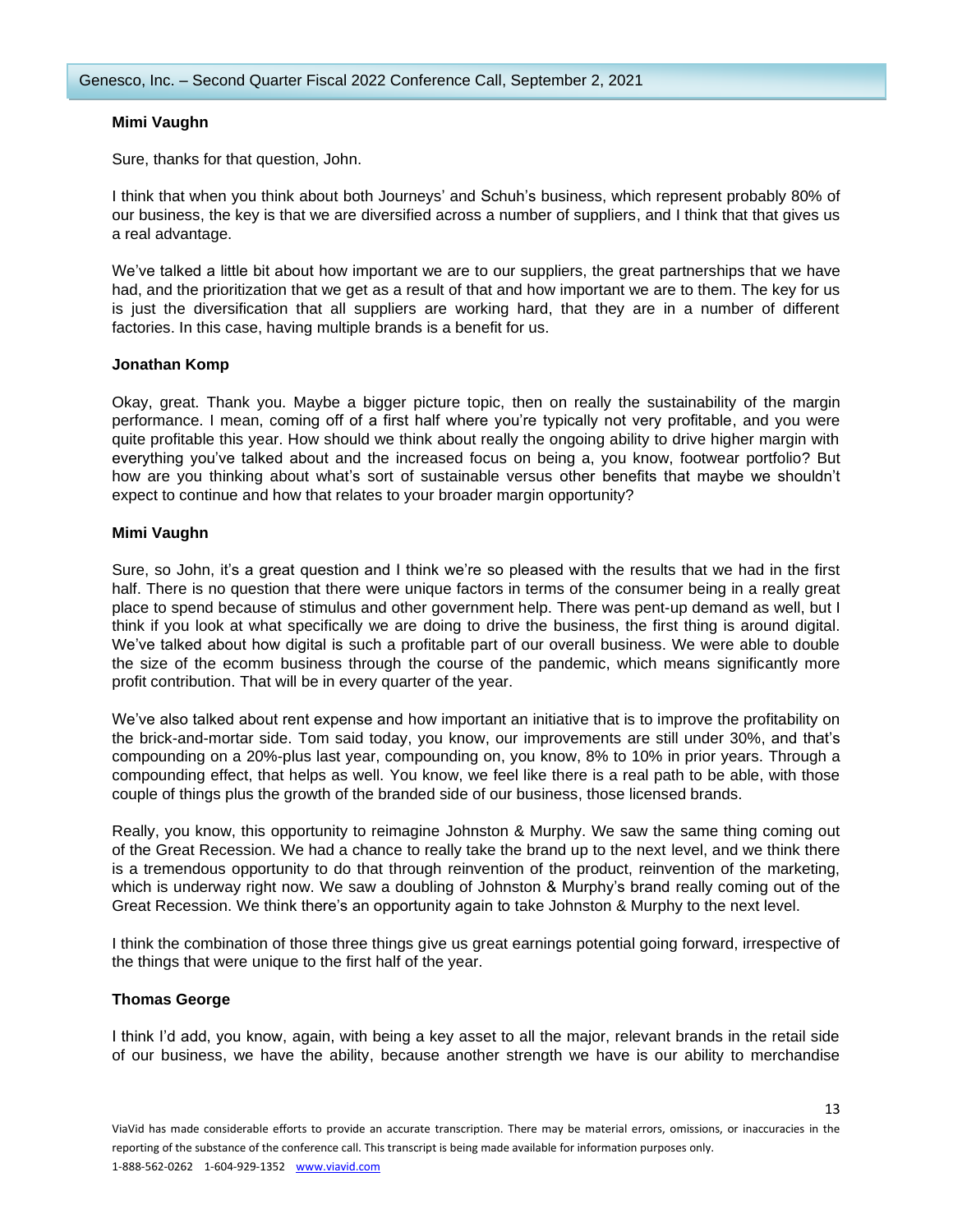product and service product and convert sales. We've got the ability, I think everything else being equal, to drive some really good gross margins going forward, to continue to do that.

With Johnston & Murphy and our licensed brands business, we have the ability to drive good gross margins and some improvement in those going forward. Then just a reminder on the wholesale business, on the operating income level, you know, we have got visibility and line of sight that the wholesale business as well is going to be double-digit operating margin going forward.

## **Johnathan Komp**

Okay, great, just last one from me. The incentive compensation piece, can you just, sorry if I missed this, but can you give us an update where you're tracking this year given the increase in the corporate expenses that we can see? And then how should we think about kind of the normalized level after this year? Thank you.

## **Mimi Vaughn**

Yes, so thanks for that question.

You know, I think an important point to make is that we paid no incentive compensation last year. The way that our program works is that, you know, since the pandemic caused substantial disruption to our operating results, even though our team navigated the pandemic so well, constraining expenses and capital and improving liquidity that because we didn't have year-over-year improvement, no performance compensation was paid.

This year, there is a substantial improvement in earnings on a lower capital base and, you know, our plan is designed to be highly aligned with shareholder interest, as the bonus is generated for the incremental improvement. Part of what you are seeing in the corporate expense is the booking of bonus, a higher level of bonus this year versus two years ago, and you know, we will see a little bit of that in the back half as well. But given the strong performance, that's how the bonus ends up being booked in the second quarter.

# **Jonathan Komp**

Any willingness to quantify, just so we can understand the moving pieces in the SG&A?

# **Thomas George**

No, we normally don't get into that level of detail, John. This is another point to be made though is, you know, re-inforce just the huge year-over-year improvement we had in economic value added, because we did have big year-over-year improvement earnings on a much lower capital base that this year would be a year that the bonus-related incentive compensation would be, you know, higher than we'd normally expect in future years.

#### **Operator**

Thank you. At this time, we've reached the end of the question-and-answer session and I'll now turn the call over to Mimi Vaughn for closing remarks.

### **Mimi Vaughn**